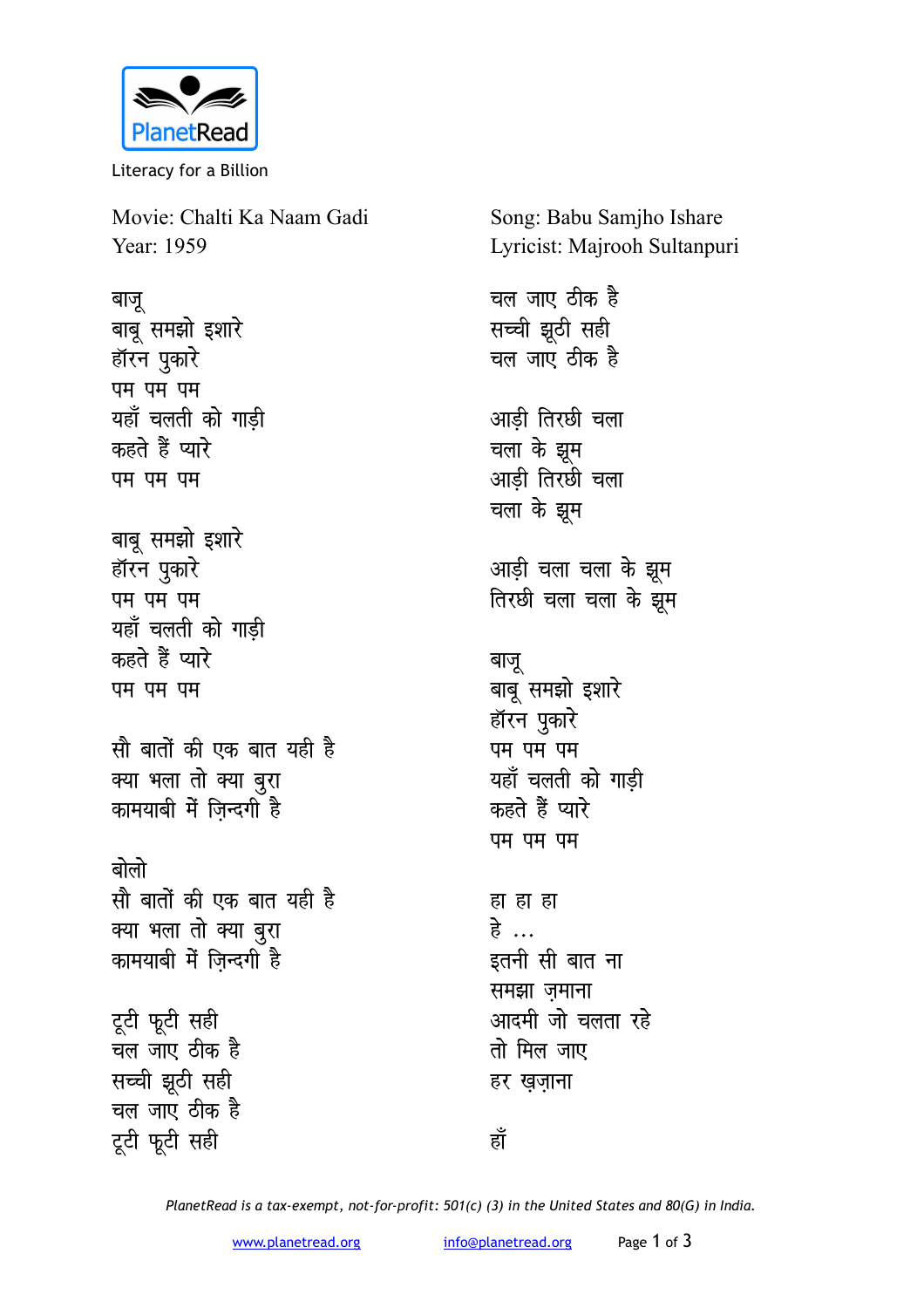

Literacy for a Billion

इतनी सी बात ना समझा ज़माना आदमी जो चलता रहे तो मिल जाए हर खजाना शोहरत है चीज क्या चलने का नाम है इज़्ज़त है चीज़ क्या चलने का नाम है शोहरत है चीज क्या चलने का नाम है इज़्ज़त है चीज़ क्या चलने का नाम है आडी तिरछी चला चला के झूम आडी तिरछी चला चला के झूम आड़ी चला चला के झूम तिरछी चला चला के झूम बाजू बाबू समझो इशारे हॉरन पुकारे पम पम पम यहाँ चलती को गाड़ी कहते हैं प्यारे पम पम पम

हा हा हा

हिलमिल के चलना यूँ ही साथी अरे बंधी मुट्ठी लाख की और खुली तो प्यारे ख़ाक की

हिलमिल के चलना यूँ ही साथी अरे बंधी थी मुट्ठी लाख की और खुली तो प्यारे ख़ाक की

मुश्किल जो आ पड़े<br>हाँ ठोकर से टाल दे पर्वत भी हो खड़े हिलमिल के टाल दे

मुश्किल जो आ पड़े ठोकर से टाल दे पर्वत भी हो खड़े हिलमिल के टाल दे

जो समझा ये उसी की मची धुम जो समझा ये उसी की मची धूम

जो समझा उसी की मची धुम जो समझा

PlanetRead is a tax-exempt, not-for-profit: 501(c) (3) in the United States and 80(G) in India.